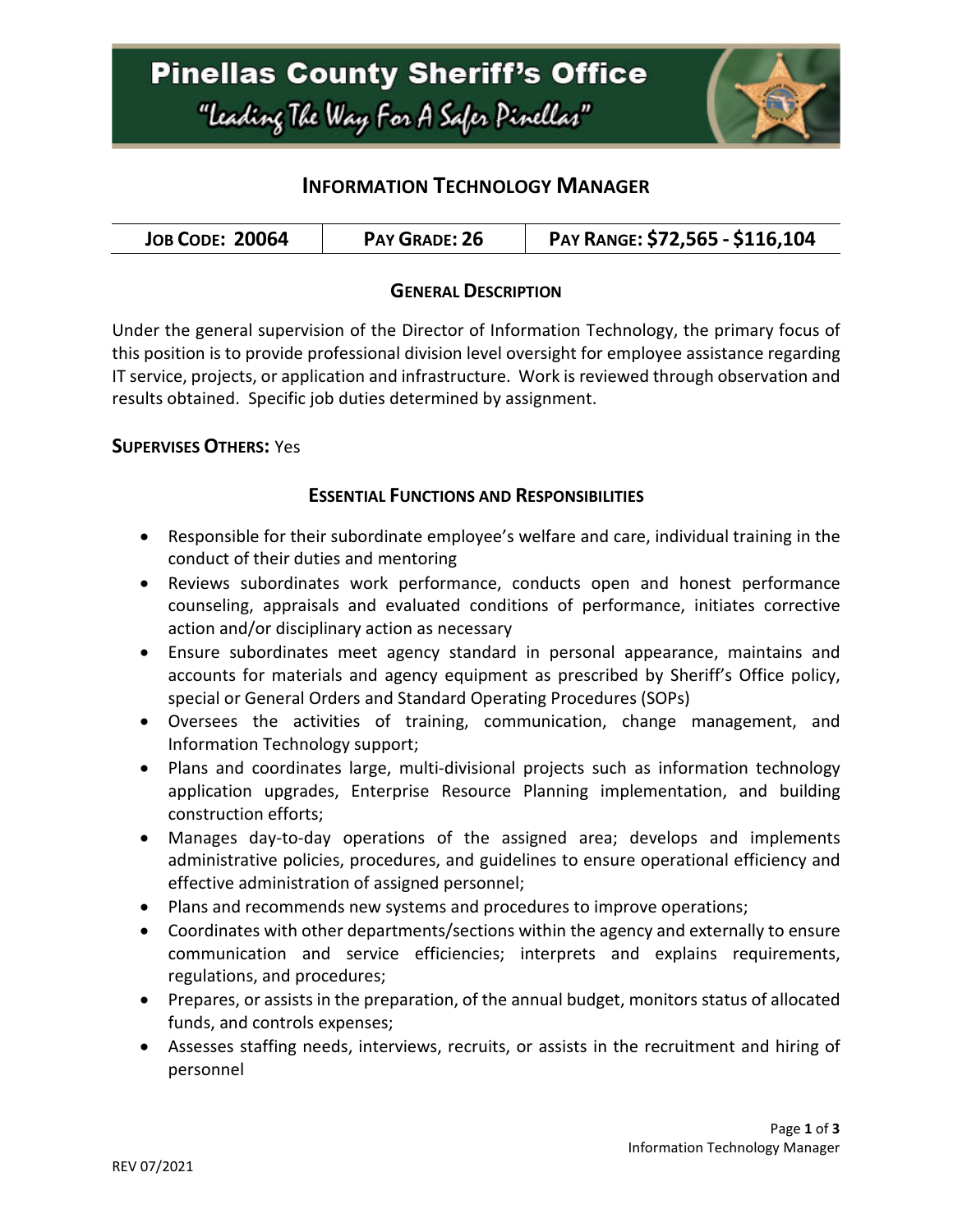# **Pinellas County Sheriff's Office** "Leading The Way For A Safer Pinellar"



• Participates in Sheriff's Office recruitment and community relations activities as directed.

Regular and reliable attendance is required as an essential function of the position.

This position is considered essential and, in the event of an emergency or natural disaster, will be required to report to work.

This list is not intended to be all-inclusive and you may not be responsible for every item listed. The employer reserves the right to assign additional functions and responsibilities as necessary.

### **QUALIFICATIONS**

- Graduation from an accredited college or university with a Bachelor's Degree in Information Technology, Computer Science, Computer Technology, or related field AND
- Five (5) years' related experience in a management or supervisory role in an IT related field OR
- Equivalent combination of education and experience
- Must possess a valid Florida driver's license
- Consideration for this position requires a credit check

### **KNOWLEDGE, SKILLS, AND ABILITIES**

- Ability to create reports, respond to surveys, create statistical summaries, and to write and revise policies, letters memos, etc.
- Ability to identify existing or potential problems and to develop ways to resolve issues
- Working knowledge of the functions, activities, requirements, and objectives of the area assigned
- Knowledge of agency budget development and management procedures
- Ability to operate equipment and instruments utilized in meeting job requirements and operational responsibilities
- Ability to motivate staff and fellow employees by directing and modifying procedures and controls; encourage employee behavior to achieve both personal and agency goals in order to fulfill the mission of the agency
- Ability to review and/or complete personnel evaluations of staff in accordance with agency policies to ensure they are fair and impartial, and accurately reflect the job the employee performs
- Ability to establish and maintain effective working relations within and outside the agency
- Ability to communicate effectively both verbally and in writing
- Organizational skills
- Time management